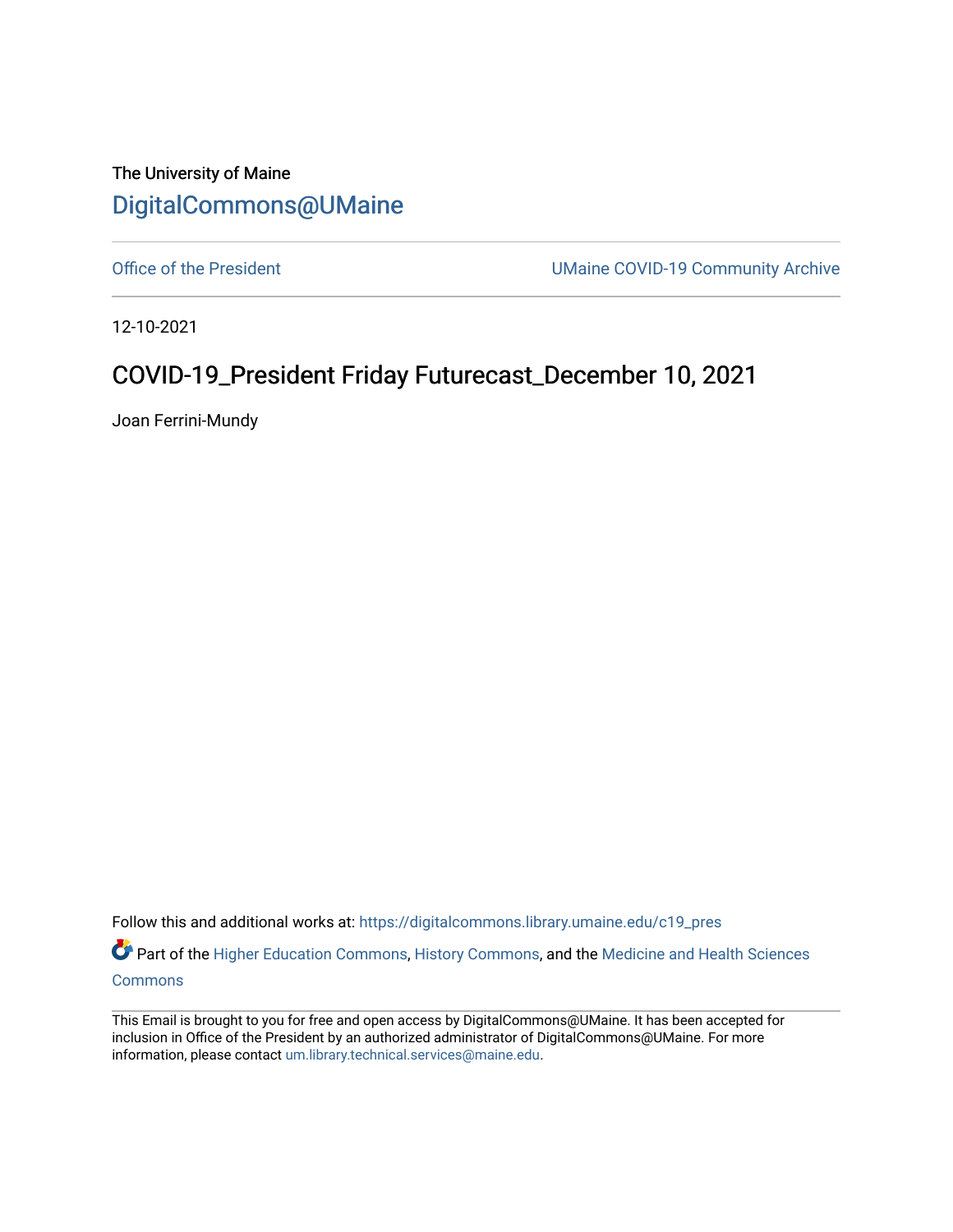

**Matthew Revitt <matthew.revitt@maine.edu>**

### **Friday Futurecast — December 10** 1 message

UMaine President's Office <umaine.president@maine.edu> Fri, Dec 10, 2021 at 3:48 PM Reply-To: UMaine President's Office <umaine.president@maine.edu> To: matthew.revitt@maine.edu



# **Friday Futurecast**

### **Health and safety update for university community members**

Welcome to this week's Friday Futurecast

These updates are archived on the UMaine COVID-19 website. The University of Maine at Machias also has a COVID-19 website.

Message from President Joan Ferrini-Mundy:

Dear members of the UMaine and UMaine Machias communities,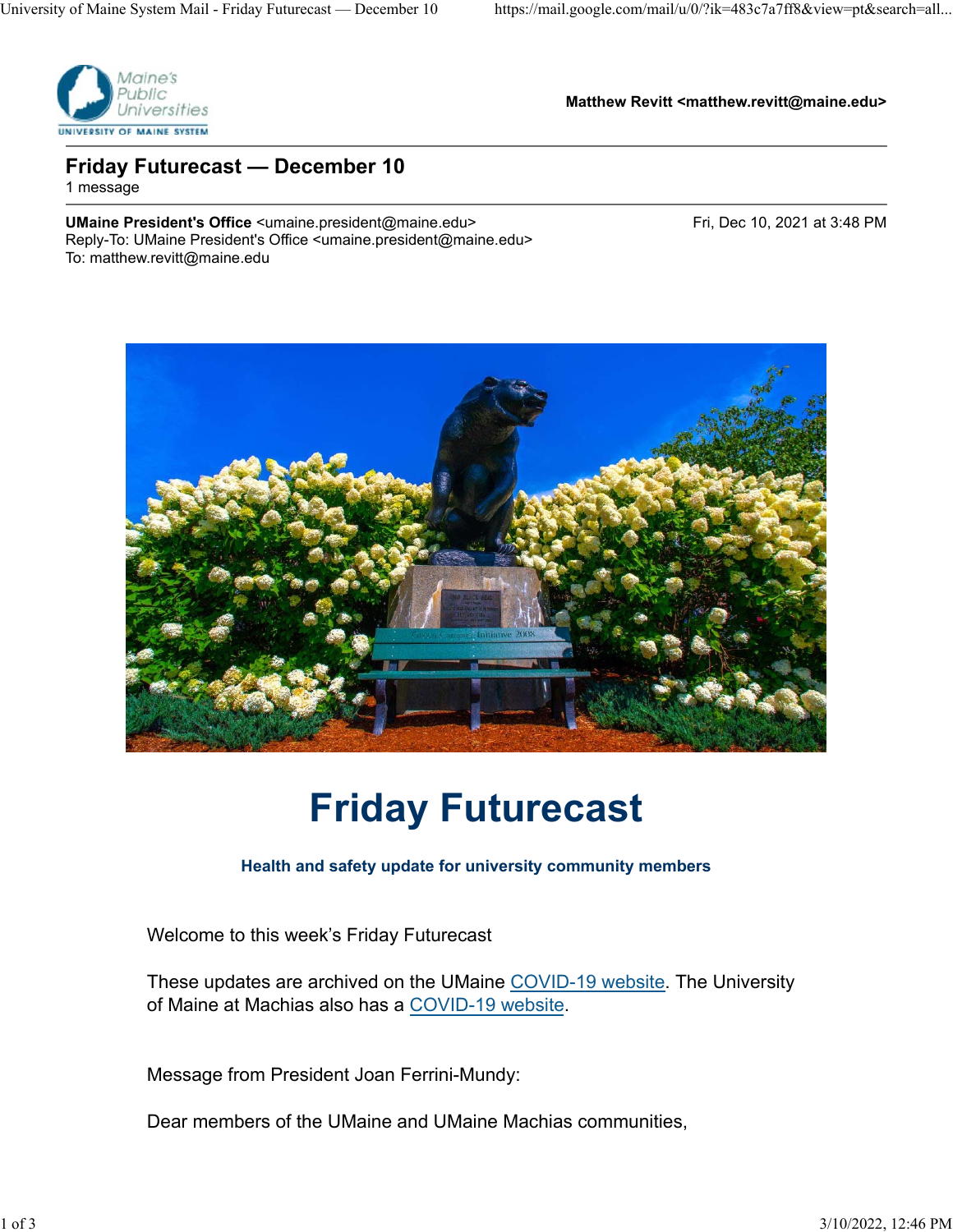Thank you, everyone, for all you've done this semester for our collective health and safety, and the well-being of our university communities.

Best wishes for a successful and manageable finals week and for a restful and renewing winter break. We look forward to welcoming new and returning students, faculty and staff to campus for the spring semester.

Until then, all the best for the start of the new year. Stay well.

Joan Ferrini-Mundy

#### **Partnering to address health**

- Winter break on-campus COVID-19 testing starts Dec. 20.
	- $\,\circ\,$  At UMaine, the hours are 8:30 a.m.–5 p.m. on Mondays and 6:30  $\,$ a.m.–5 p.m. on Wednesdays, providing weekly testing for community members required to do so. All UMaine students and employees, regardless of vaccination status, are encouraged to participate in campus-based asymptomatic COVID-19 testing. Please schedule asymptomatic testing appointments via PointnClick and bring your MaineCard to your appointment. More information about campus-based asymptomatic testing is online. Shield T3 selfcollected COVID-19 saliva test kits will be used for symptomatic testing on campus. The self-collected test kits do not require an appointment. Pick up and drop off test kits at Estabrooke Hall during the same times and hours noted above. More information about campus-based symptomatic testing is online.
	- At UMaine Machias, Vault self-collected COVID-19 saliva test kits will be available from Student Life and Head of Campus offices during normal business hours. More information is online.
- University-based contact tracing is initiated with every positive COVID-19 case reported in the UMaine community. All positive cases are contacted by a trained, authorized contact tracer. Close contacts are identified based on an interview with the positive case. Fully vaccinated close contacts may be notified by email or by the tracer. Close contacts who are not fully vaccinated will be contacted by a tracer directly. The university's COVID Operations Group incident commander oversees all COVIDrelated operations on a 24/7-basis. More information related to being a close contact of someone who has tested positive is online.

### **Transparent and continuing communication**

All students will be required to come into compliance with the UMS vaccine mandate by Jan. 18. They cannot attend classes or participate in